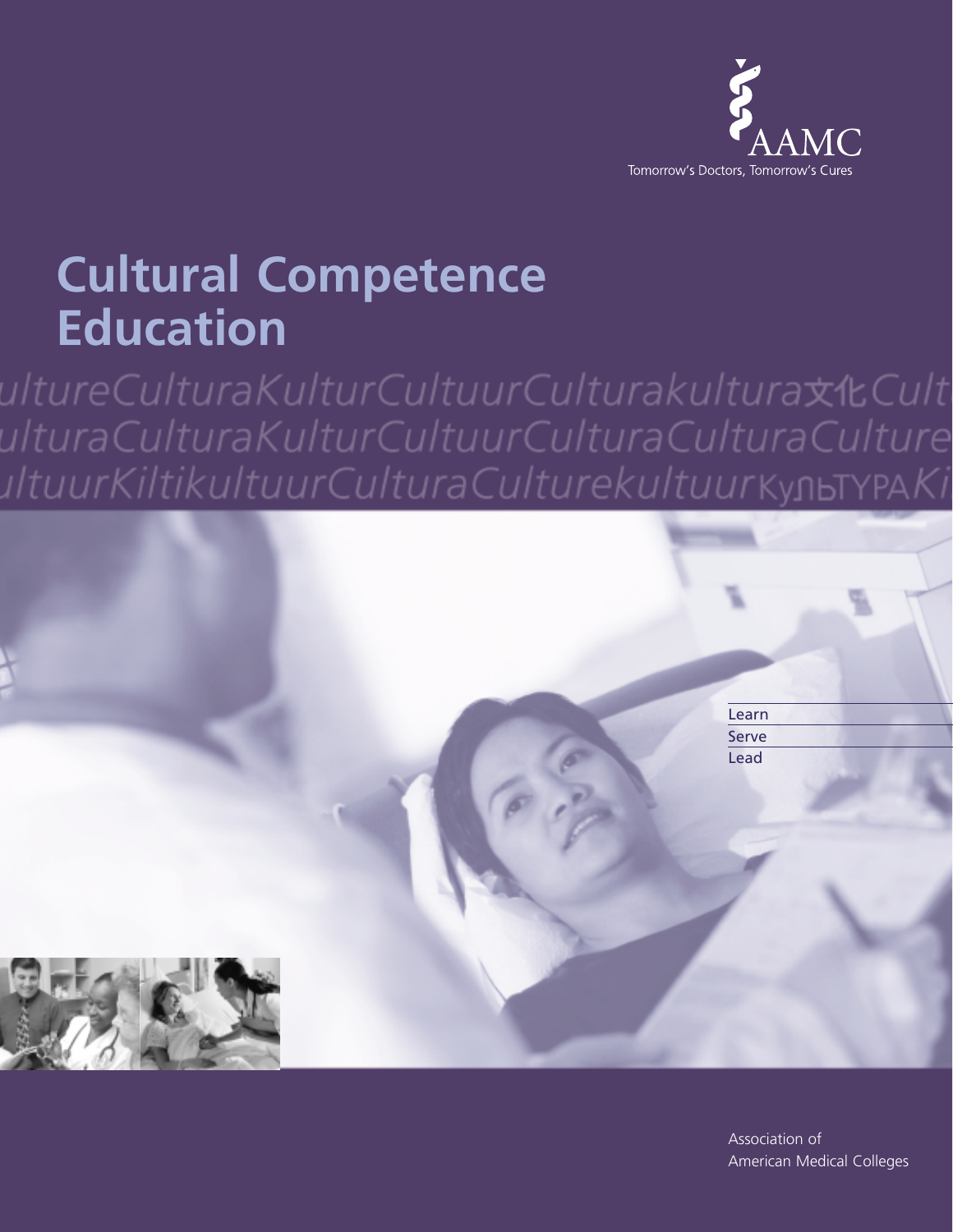# **What is Cultural Competence?**

Many definitions of cultural competence have been put forward, but probably the most widely accepted is the following:

Cultural and linguistic competence is a set of congruent behaviors, knowledge, attitudes, and policies that come together in a system, organization, or among professionals that enables effective work in cross-cultural situations. "Culture" refers to integrated patterns of human behavior that include the language, thoughts, actions, customs, beliefs, and institutions of racial, ethnic, social, or religious groups. "Competence" implies having the capacity to function effectively as an individual or an organization within the context of the cultural beliefs, practices, and needs presented by patients and their communities.<sup>[1](#page-1-0)</sup>

Cultural competence in health care combines the tenets of patient/family-centered care with an understanding of the social and cultural influences that affect the quality of medical services and treatment. With the ever-increasing diversity of the population of the United States and strong evidence of racial and ethnic disparities in health care, it is critically important that health care professionals are educated specifically to address issues of culture in an effective manner. Bodies such as the National Academies of Sciences' Institute of Medicine<sup>[2](#page-1-1)</sup> and the American Medical Association have recognized this.

In 2000, the Liaison Committee on Medical Education (LCME) introduced the following standard for cultural competence:

"The faculty and students must demonstrate an understanding of the manner in which people of diverse cultures and belief systems perceive health and illness and respond to various symptoms, diseases, and treatments. Medical students should learn to recognize and appropriately address gender and cultural biases in health care delivery, while considering first the health of the patient."

This standard has given added impetus and emphasis to medical schools to introduce education in cultural competence into the undergraduate medical curriculum (or, in some cases, specifically identify it).

<span id="page-1-0"></span><sup>&</sup>lt;sup>1</sup> Cross, T L et al. Towards a Culturally Competent System of Care: A Monograph on Effective Services for Minority Children, National Center for Cultural Competence, Georgetown University, 1989.

<span id="page-1-1"></span><sup>&</sup>lt;sup>2</sup> Smedley, B, Ed. Unequal Treatment: Confronting Racial and Ethnic Disparities in Health Care. Institute of Medicine: The National Academies Press, 2003.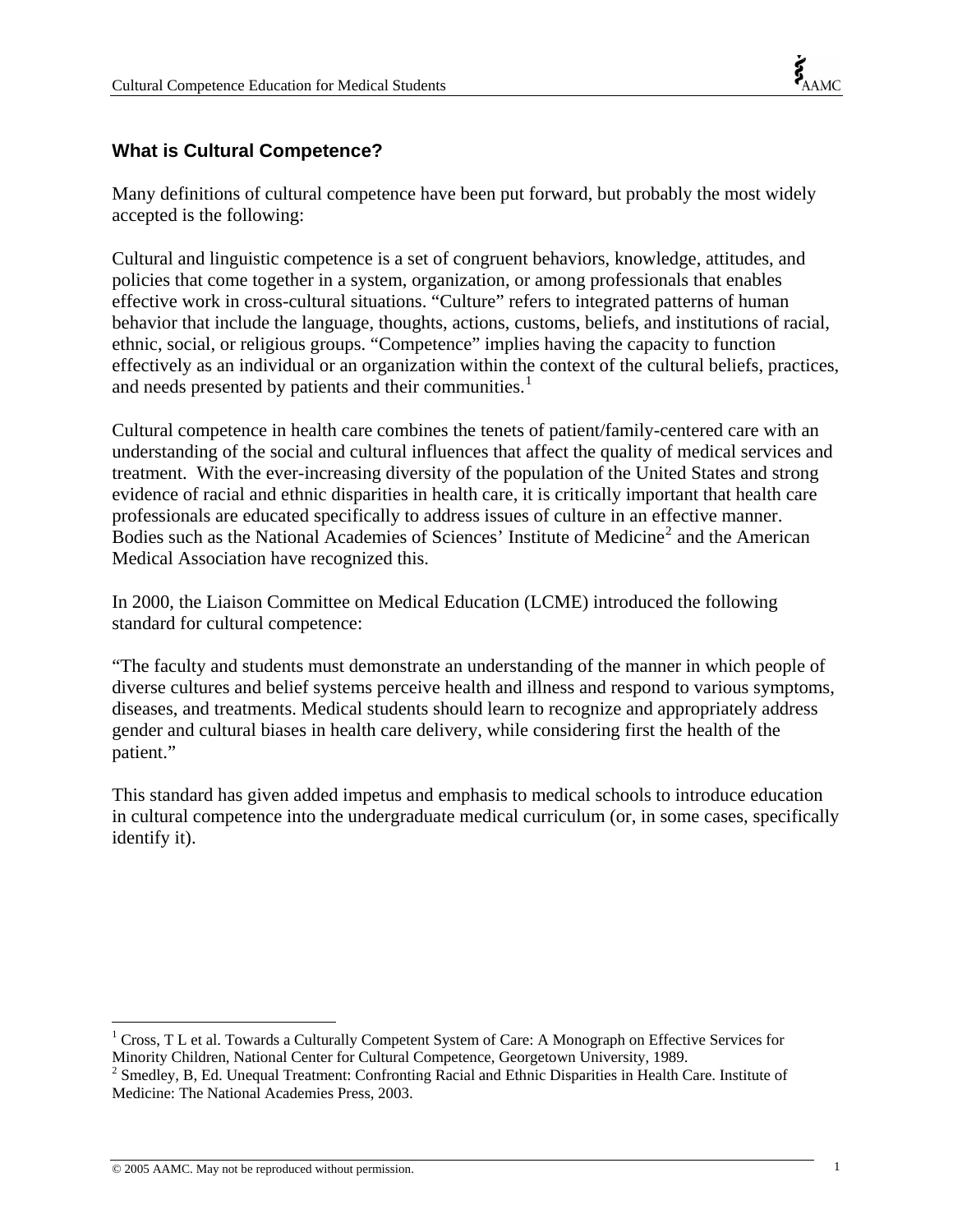# **Cultural Competence Curriculum**

A cultural competence curriculum cannot be an add-on to the present medical school curriculum. If issues such as culture, professionalism, and ethics are presented separately from other content areas, they risk becoming de-emphasized as fringe elements or of marginal importance. The intent of a cultural competence curriculum is to enhance the patient-physician interaction and assure that students have the knowledge, skills, and attitudes that allow them to work effectively with patients and their families, as well as with other members of the medical community. Cultural competence is complicated: Health-care professionals must be educated to avoid stereotyping, but to also be aware of normative cultural values that can affect informed consent and can have serious consequences.<sup>[3](#page-2-0)</sup>

For a cultural competence curriculum to be effectively put in place, there are certain institutional requirements:

- The curriculum must have the institutional support of the leadership, faculty, and students.
- Institutional and community resources must be committed to the curriculum.
- Community leaders must be sought out and involved in designing the curriculum and providing feedback.
- The institution and its faculty need to commit to providing integrated educational interventions appropriate to the level of the learner.
- A cultural competence curriculum must have a clearly defined evaluation process that includes accountability and evaluation (for example, evidence of a planning process to assure appropriate inclusion of material throughout the curriculum, details on curriculum process and content [including duration and types of educational experiences], specific student feedback, and consideration of outcomes assessment).

# **Assessing Students in Cross-Cultural Education**

Mixed-methods of evaluation that include both quantitative and qualitative strategies are required to appropriately assess the impact of cross-cultural curricula. Betancourt<sup>[4](#page-2-1)</sup> provides a model of how students who have completed cross-cultural curriculum might be evaluated, based on a framework of changes in attitudes, knowledge, and skills (see table following):

<span id="page-2-0"></span><sup>&</sup>lt;sup>3</sup> Paasche-Orlow, M. The Ethics of Cultural Competence. *Academic Medicine* vol. 79, no. 4, April 2004, pp. 347-350.

<span id="page-2-1"></span><sup>4</sup> Betancourt, J.R. Cross-cultural Medical Education: Conceptual Approaches and Frameworks for Evaluation. *Academic Medicine* vol. 78, no. 6, June 2003, pp. 560-569.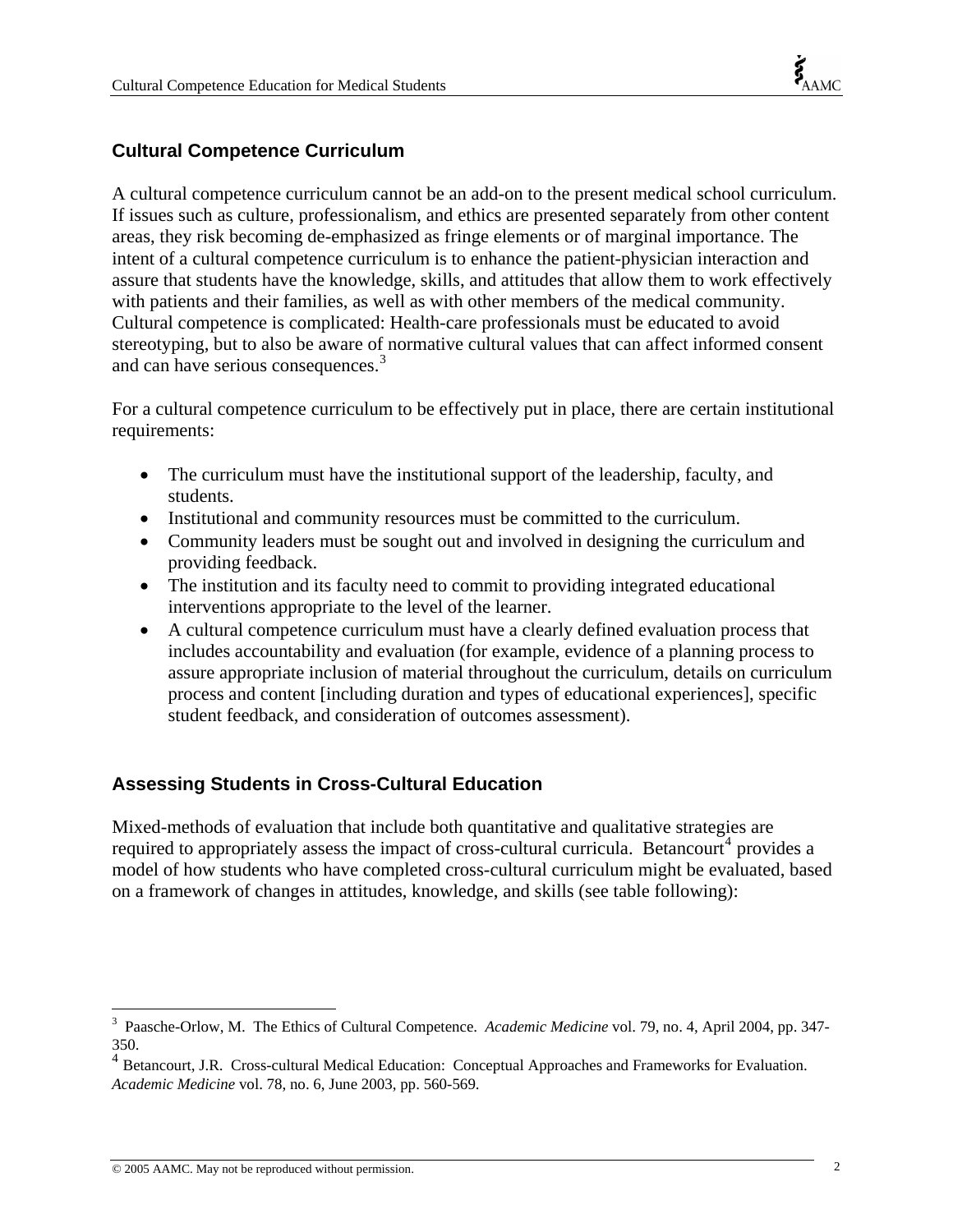# **Table 1. Assessing Students in Cross-Cultural Education**

| <b>Educational Approach Focusing On:</b>                                                                                                                                                     | <b>Evaluation Strategy</b>                                 |
|----------------------------------------------------------------------------------------------------------------------------------------------------------------------------------------------|------------------------------------------------------------|
| <b>ATTITUDES</b>                                                                                                                                                                             | <b>Standard Surveying</b>                                  |
| <b>Examples:</b>                                                                                                                                                                             | <b>Structured Interviewing</b>                             |
| Has the student learned the particular importance<br>of curiosity, empathy, and respect in cross-cultural<br>encounters?                                                                     | Self-Awareness Assessment                                  |
|                                                                                                                                                                                              | <b>Presentation of Clinical Cases</b>                      |
| Does the student exhibit these attitudes, as<br>corroborated by evaluation?                                                                                                                  | Objective Structured Clinical Exam                         |
|                                                                                                                                                                                              | Videotaped/Audio-taped Clinical Encounter                  |
| <b>KNOWLEDGE</b>                                                                                                                                                                             | Pretest-Posttests (multiple choice, true-false, and so on) |
| <b>Examples:</b>                                                                                                                                                                             | <b>Unknown Clinical Cases</b>                              |
| Has the student learned the key core cross-cultural<br>issues, such as the styles of communication,                                                                                          | <b>Presentation of Clinical Cases</b>                      |
| mistrust/prejudice, autonomy vs. family decision-<br>making, the role of biomedicine for the patient,<br>traditions and customs relevant to health care,<br>sexual/gender issues, and so on? | Objective Structured Clinical Exams                        |
| Does the student make an assessment of the key                                                                                                                                               |                                                            |
| core cross-cultural issues, as corroborated by<br>evaluation?                                                                                                                                |                                                            |
|                                                                                                                                                                                              |                                                            |
| <b>SKILLS</b>                                                                                                                                                                                | <b>Presentation of Clinical Cases</b>                      |
| <b>Examples:</b>                                                                                                                                                                             | Objective Structured Clinical Exam                         |
| Has the student learned how to explore core cross-<br>cultural issues and the explanatory model? Has<br>the student learned how to effectively negotiate<br>with a patient?                  | Videotaped/Audio-taped Clinical Encounter                  |
| Does the student explore the explanatory model<br>and negotiate with a patient, as corroborated by<br>evaluation?                                                                            |                                                            |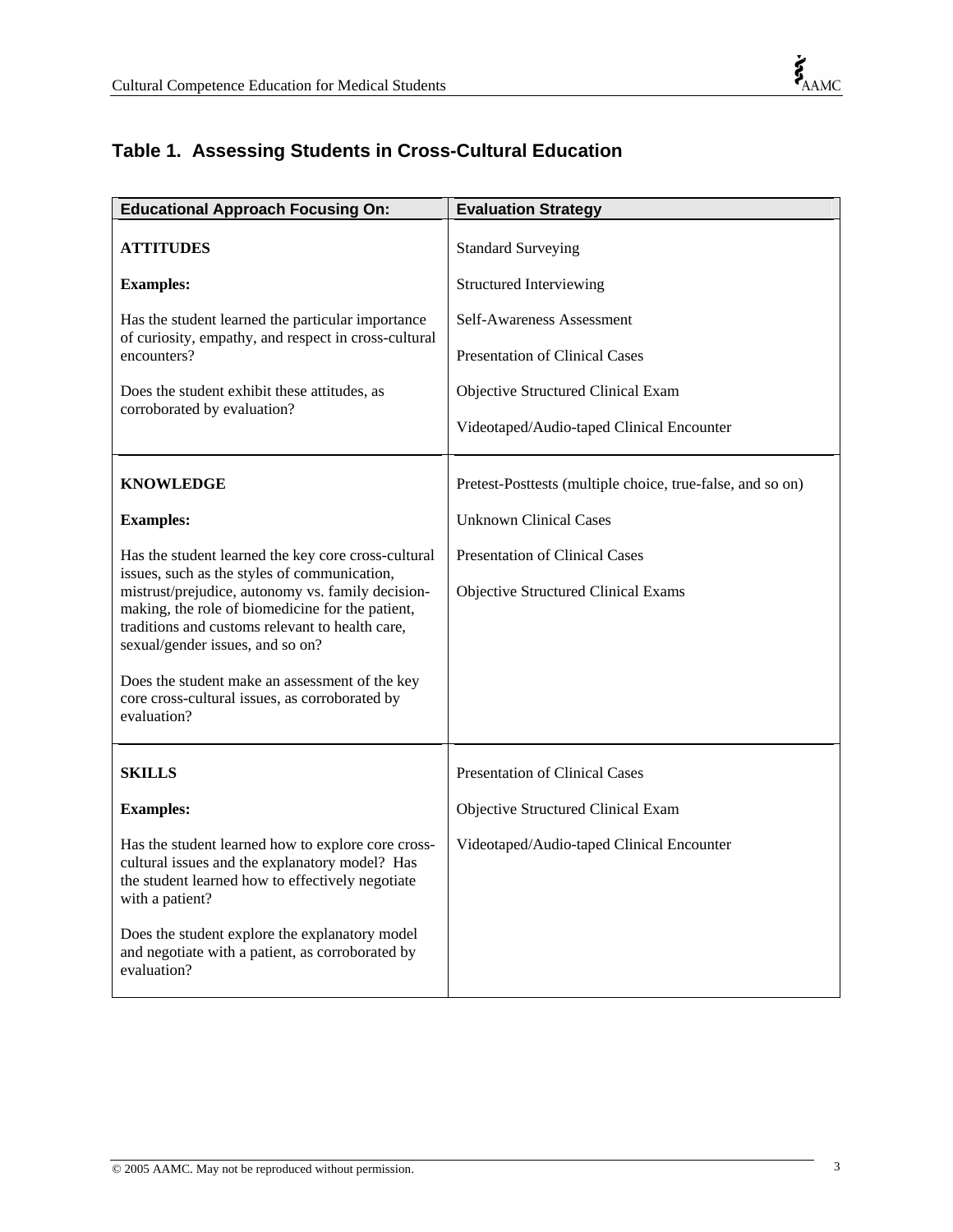# **Evaluating Students in Cross-Cultural Education**

To assist medical schools in their efforts to integrate cultural competence content into their curricula, the AAMC, supported by a Commonwealth Fund grant<sup>[5](#page-4-0)</sup>, has developed the Tool for Assessing Cultural Competence Training (TACCT). The TACCT reflects the input of experts in cultural competence and medical education. The instrument provides validated recommendations on curriculum content and should be used in conjunction with materials that identify optimal educational methods and evaluation strategies.

The activities that led to the development of the TACCT instrument included:

- 1. Creating three commissioned papers, published in the June 2003 issue of *Academic Medicine,* that established a basis for deliberations on the domains of cultural competence.
	- Betancourt, J.R. (2003). Cross-cultural Medical Education: Conceptual Approaches and Frameworks for Evaluation. *Acad Med,* 78(6), 560-569.
	- Tervalon, M. (2003). Components of Culture in Health for Medical Students' Education. *Acad Med,* 78(6), 570-576.
	- Kagawa-Singer, M. & Kassim-Lakha, S. (2003). A Strategy to Reduce Crosscultural Miscommunication and Increase the Likelihood of Improving Health Outcomes. *Acad Med,* 78(6), 577-587.
- 2. Identifying the major areas or domains of cultural competence that need to be incorporated into medical education programs. A panel with expertise in medicine, anthropology, and other fields was convened for this purpose.
- 3. Developing a curriculum assessment tool to identify and monitor cultural competence educational experiences throughout the medical school curriculum. The panel tasked with this responsibility included some members of the initial panel charged with delineating the major domains of cultural competence training, as well as experts in curriculum development and evaluation. The panel developed the TACCT instrument, which identifies a location for the potential cultural competence curriculum (year, course, course element).
- 4. Receiving feedback on the overall areas as well as the structure and utility of the TACCT instrument from medical students, educators, and minority health experts. This is in progress.

<span id="page-4-0"></span><sup>&</sup>lt;sup>5</sup> Medical Education and Cultural Competence: A Strategy to Eliminate Racial and Ethnic Disparities in Health *Care*, supported by The Commonwealth Fund. Project Director: Ella Cleveland, Ph.D., Director, Pipeline Projects, Division of Diversity Policy and Programs, AAMC.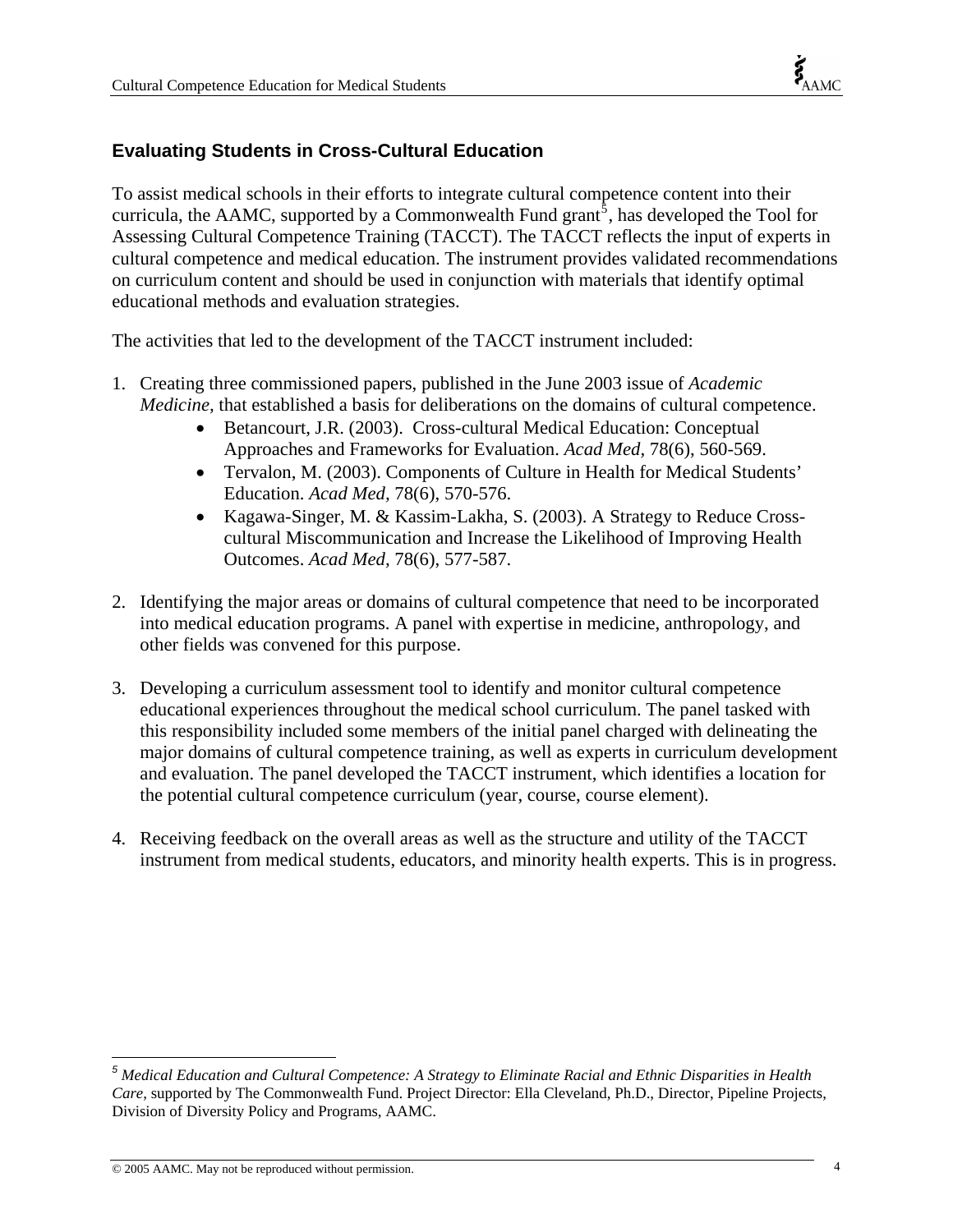# **Using TACCT**

The TACCT will assist schools in meeting the stated LCME ([www.lcme.org\)](http://www.lcme.org/) objectives and clarifications of:

- 1. *ED-21*. The faculty and students must demonstrate an understanding of the manner in which people of diverse cultures and belief systems perceive health and illness and respond to various symptoms, diseases, and treatments. *Clarification:* The objectives for clinical instruction should include student understanding of demographic influences on health care quality and effectiveness, such as racial and ethnic disparities in the diagnosis and treatment of diseases. The objectives should also address the need for self-awareness among students regarding any personal biases in their approach to health care delivery.
- 2. *ED-22.* Medical students must learn to recognize and appropriately address gender and cultural biases in themselves and others, and in the process of health care delivery. *Clarification:* All instruction should stress the need for students to be concerned with the total medical needs of their patients and the effects that social and cultural circumstances have on their health. To demonstrate compliance with this standard, schools should be able to document objectives relating to the development of skills in cultural competence, indicate where in the curriculum students are exposed to such material, and demonstrate the extent to which the objectives are being achieved.

A cultural competence educational program that is effectively integrated throughout all years of medical school requires identification and assessment of all components of the cultural competence domains. The TACCT provides a framework for building an effective educational program.

The TACCT is a self-administered assessment tool that can be used by medical schools to examine all components of the entire medical school curriculum. Schools can identify areas in the curriculum where specific aspects of culturally competent care are currently taught, including previously unrecognized educational elements. The TACCT permits gaps to be identified, as well as planned and unplanned redundancies that will allow schools to make the best use of opportunities and resources. The TACCT may be used for both traditional and problem-based learning curricula.

There are two parts to the TACCT grid. The first part (Domains) allows monitoring of overall curricular offerings (**where** teaching is occurring). The second part (Specific Components) provides a framework for identification of education for detailed knowledge, skills and attitudes (**what** learning objectives are being met). In both parts, the evaluation grid should show all required courses listed on the horizontal axis. Each school should use the Excel spread sheets to modify the names of courses, blocks, or clerkships to reflect their own curricular structure. All course, block, or clerkship directors should be asked to complete the TACCT for their course/block/clerkship, even if they believe that cultural competence teaching is not occurring in their course/block/clerkship (in which case their responses should be 'not taught' or 'NT').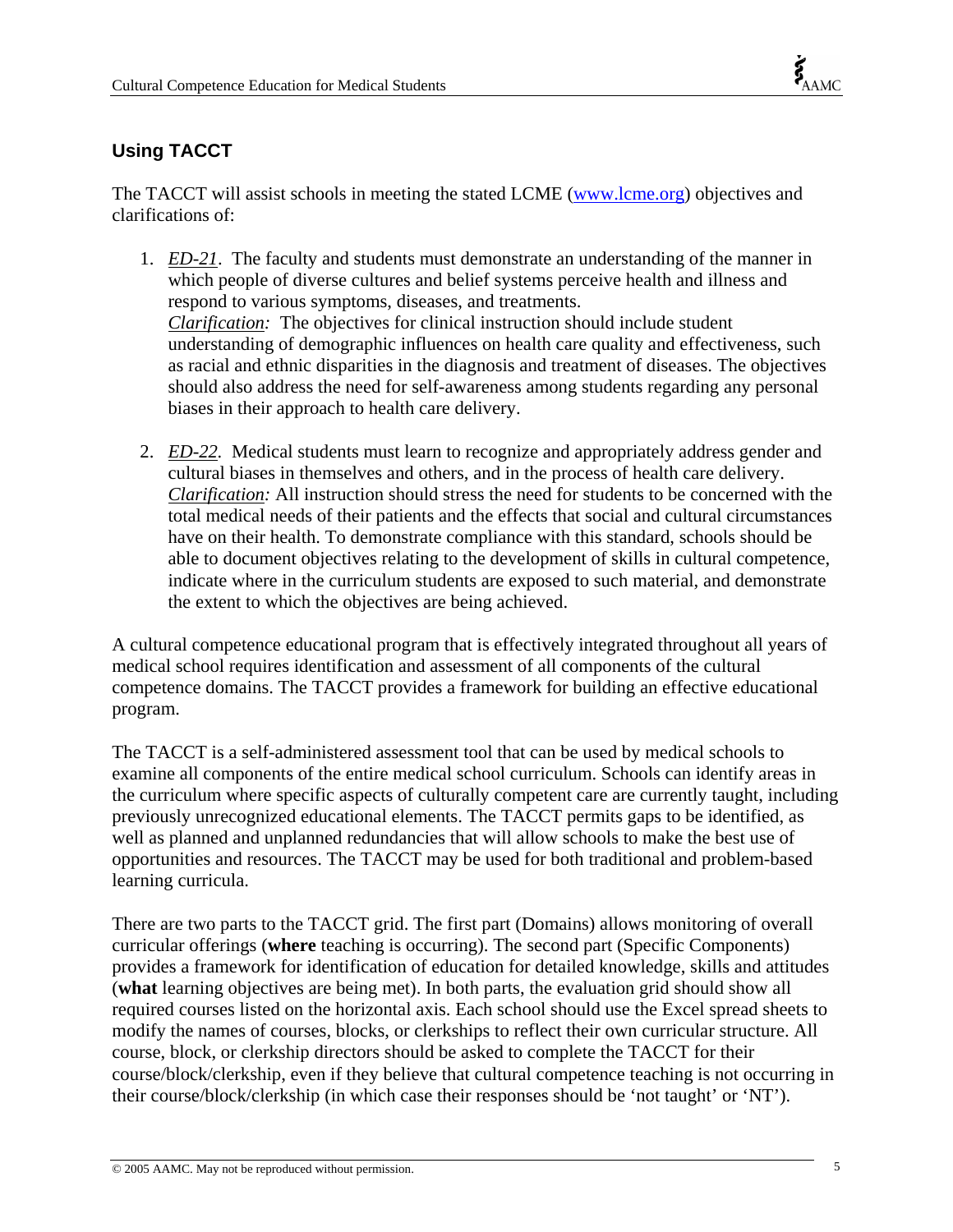The sample TACCT document identifies courses in the preclinical and clinical segments of the curriculum using standard discipline specific terminology (*e.g.*, physiology, internal medicine clerkship). Each school will have individual or interdisciplinary courses that cover the areas indicated. In completing the grid it is recommended that the school's appropriate course/unit/block names be substituted for the generic terms.

# **Domains Grid**

Completion of the Domain evaluation grid will provide an overall curriculum blueprint. Patterns that emerge may include: absence of content material, content in a single domain through multiple courses and/or a single course/clerkship where the majority of domains are covered.

# **Specific Components Grid**

The use of the TACCT Specific Components grid provided higher fidelity information on educational objectives. It can be used to evaluate the quality of curricular offerings as well as identify teaching and student assessment methods. Effective teaching about cultural competence requires a solid knowledge base, which can be developed in lectures, assignments, and smallgroup activities. Skill building is most effectively accomplished in interactive, experiential learning settings. Exploring attitudes and developing effective communication strategies require an opportunity for reflection and discussion. The information from the TACCT Specific Components grid can form the basis for a strategic plan to modify and/or enhance the curriculum to assure that medical students receive an appropriate educational experience.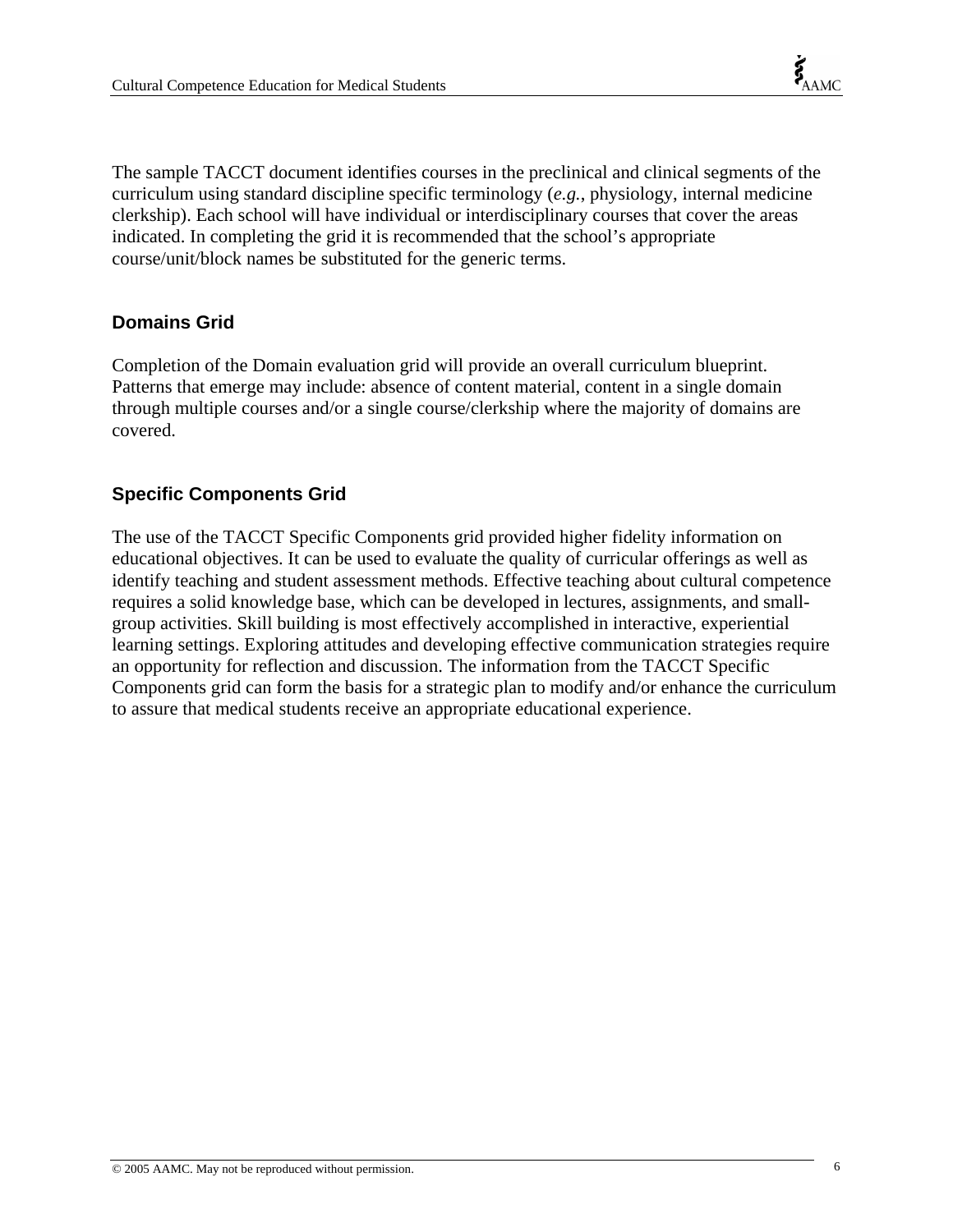

To facilitate accurate and complete curriculum evaluation the following steps are recommended:

- 1. This assessment should be initiated from the office of the dean or associate dean for medical education.
- 2. A TACCT (or LCME self-review) committee should be tasked with overseeing this activity. The membership of this committee should have expertise in cultural competence and medical education. In addition, this committee should include individuals who represent each year/segment of the curriculum (year representatives).
- 3. As an initial step in the process, course, block, or clerkship directors and department chairs should receive an explanatory letter or an electronically communicated message for the process of completing the TACCT from the dean with planned deadlines.
- 4. The year representatives should arrange face-to-face information meetings with representatives from each course, block, or clerkship to explain the process, provide background information, indicate their availability to serve as a resource for analysis of course content, and so on.
- 5. Course, block, or clerkship directors (or their designee) should be asked to complete the domain template with the assumption that they are most familiar with what content is being taught in their courses/blocks/clerkships.
- 6. The TACCT committee can then summarize the collected data and provide an overall blueprint for the medical school curriculum from which to make revisions, deletions or additions.
- 7. Following completion of the Domains template, course or block directors may then be asked to undertake a more detailed analysis using the TACCT part 2 (Specific Components).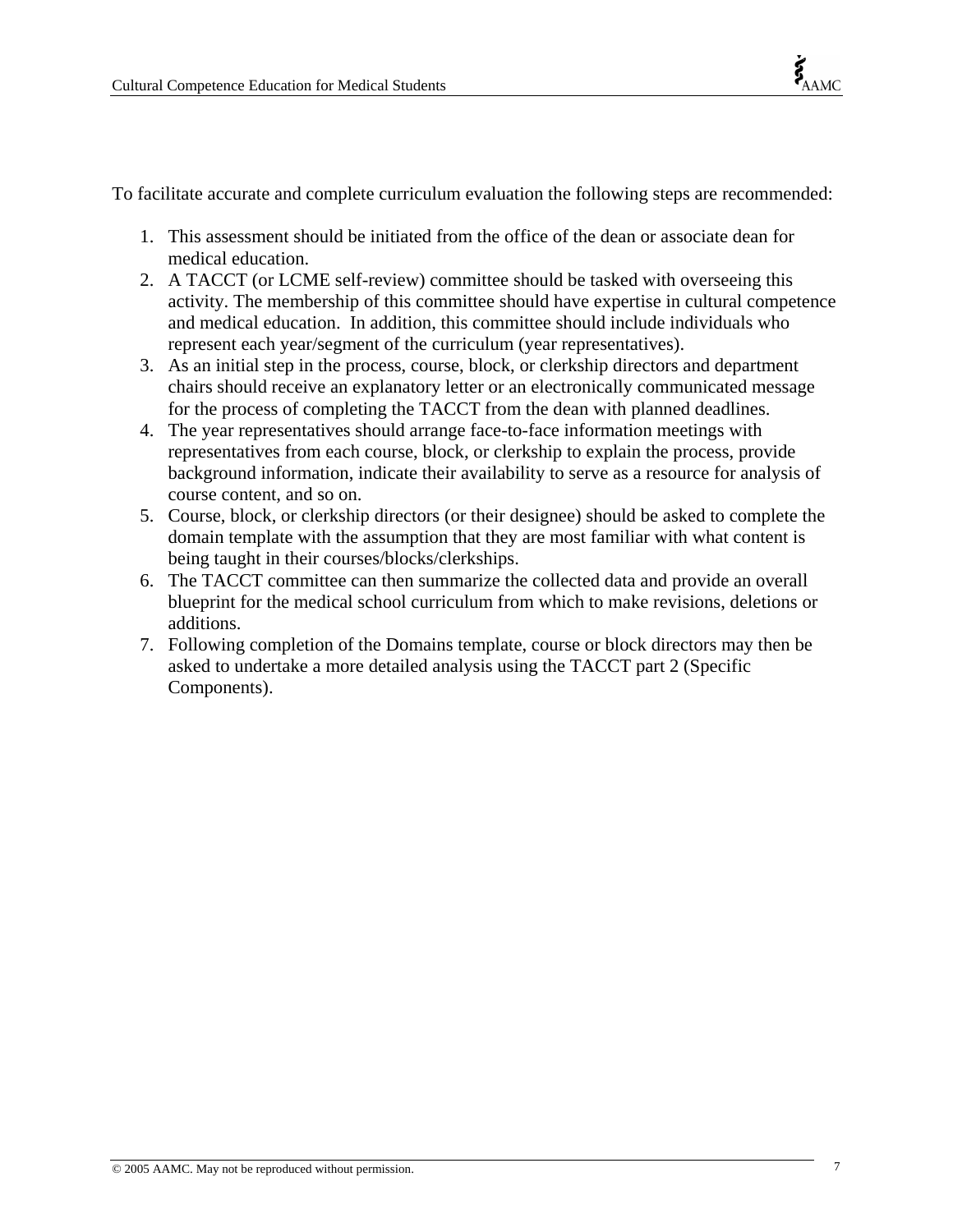# **What the TACCT Does NOT Do**

While the TACCT provides an overview of where curricula pertinent to cultural competence are offered (which year or which courses, blocks, or clerkships) in the medical school, it may not allow in-depth analysis of the teaching strategies (for example, lecture vs. discussion vs. roleplay vs. self-reflection vs. standardized patient practice formats) or actual learning outcomes achieved. Careful examination of what teaching strategies (how learning is occurring) are currently offered, student responses to the teaching (how teaching is being evaluated), and student assessment (what learning outcomes are achieved) appropriate to the objectives, is strongly encouraged. This will allow systematic development of appropriate new or revised curricula to address cultural competence.

The TACCT does not make recommendations for the optimal number of hours to be devoted to each domain or the entire formal cultural competence curriculum. It is intended that each school will derive its own recommendations based on the collective findings of the TACCT administration.

Most importantly, the TACCT does not address the 'informal curriculum' that may influence student learning or achievement of desired cultural competency. To enrich the TACCT approach, schools may opt to conduct focus groups and other alternative evaluations to add depth to their planning process.

Following completion and discussion of the results of the TACCT administration, an examination of the evaluation methods for assessing student performance in the different domains, by the TACCT (or LCME self-study) committee, is highly recommended.

Eliminating racial and ethnic disparities in health care is a complex, multifactor process. It is recognized that one cornerstone of this is assuring that medical education supports the development of culturally competent physicians. The AAMC has developed the TACCT process as a resource to assist in this activity. Staff of the AAMC look forward to working with all the medical schools on this critically important initiative.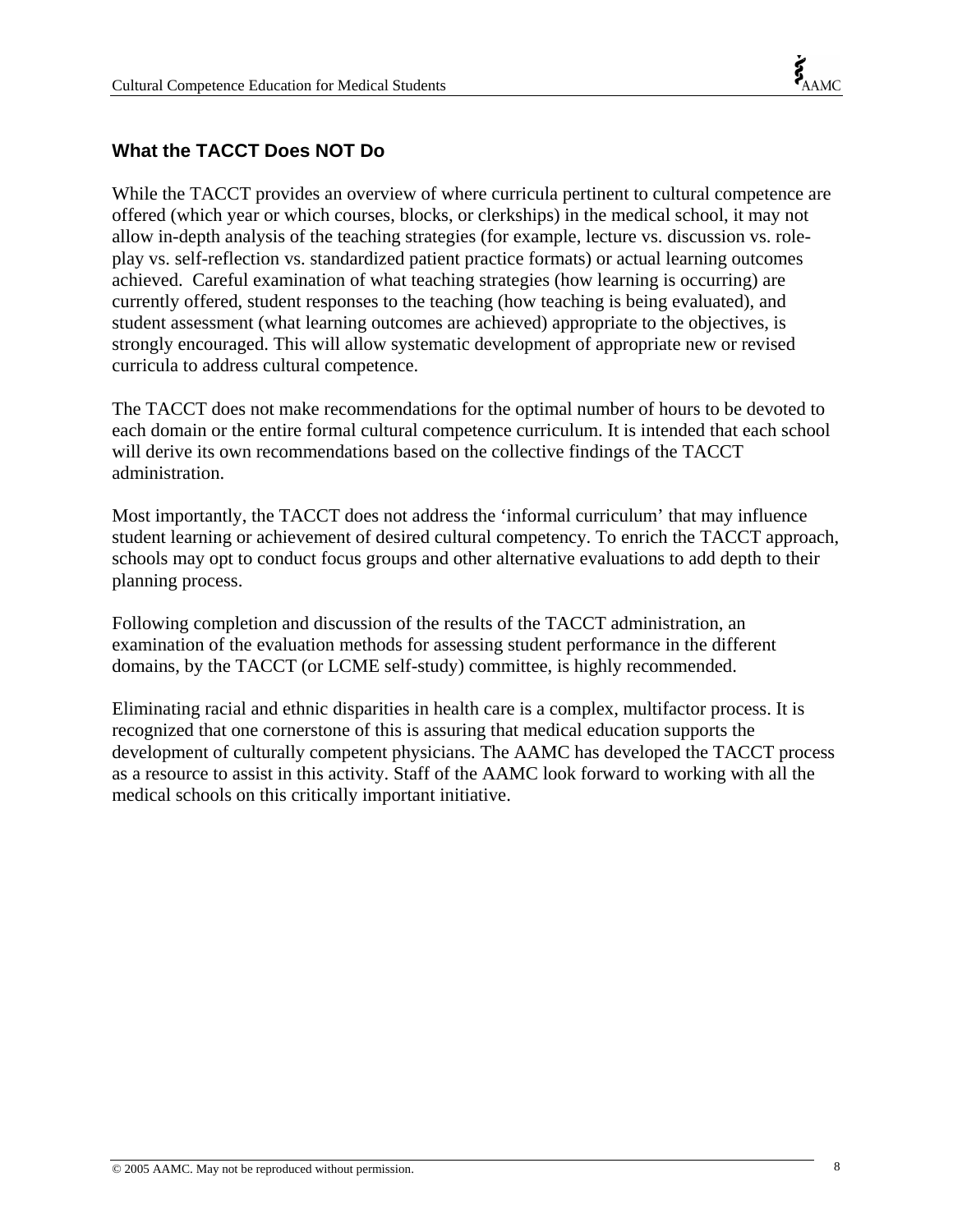

# **TACCT Content Domains**

Domain I: Cultural Competence—Rationale, Context, and Definition

- A. Definition and understanding of the importance of cultural competence; how cultural issues affect health and health-care quality and cost; and, the consequences of cultural issues
- B. Definitions of race, ethnicity, and culture, including the culture of medicine
- C. Clinicians' self-assessment, reflection, and self-awareness of own culture, assumptions, stereotypes, biases

#### Domain II: Key Aspects of Cultural Competence

- A. Epidemiology of population health
- B. Patient/family-centered vs. physician-centered care: emphasis on patients'/families' healing traditions and beliefs [for example, ethno-medical healers] $<sup>6</sup>$  $<sup>6</sup>$  $<sup>6</sup>$ </sup>
- C. Institutional cultural issues
- D. Information on the history of the patient and his/her community of people

#### Domain III: Understanding the Impact of Stereotyping on Medical Decision-Making

- A. History of stereotyping, including limited access to health care and education
- B. Bias, stereotyping, discrimination, and racism
- C. Effects of stereotyping on medical decision-making

#### Domain IV: Health Disparities and Factors Influencing Health

- A. History of health-care design and discrimination
- B. Epidemiology of specific health and health-care disparities
- C. Factors underlying health and health-care disparities—access, socioeconomic, environment, institutional, racial/ethnic
- D. Demographic patterns of health-care disparities, both local and national
- E. Collaborating with communities to eliminate disparities—through community experiences

#### Domain V: Cross-Cultural Clinical Skills

- A. Knowledge, respect, and validation of differing values, cultures, and beliefs, including sexual orientation, gender, age, race, ethnicity, and class
- B. Dealing with hostility/discomfort as a result of cultural discord
- C. Eliciting a culturally valid social and medical history
- D. Communication, interaction, and interviewing skills
- E. Understanding language barriers and working with interpreters
- F. Negotiating and problem-solving skills
- G. Diagnosis, management, and patient-adherence skills leading to patient compliance

<span id="page-9-0"></span> 6 Pachter, L.M. Ethnomedical (folk) Remedies for Childhood Asthma in a Mainland Puerto Rican Community. *Arch. Pediatr Adolesc Med* vol. 149, no. 9, September 1995, pp. 982-988.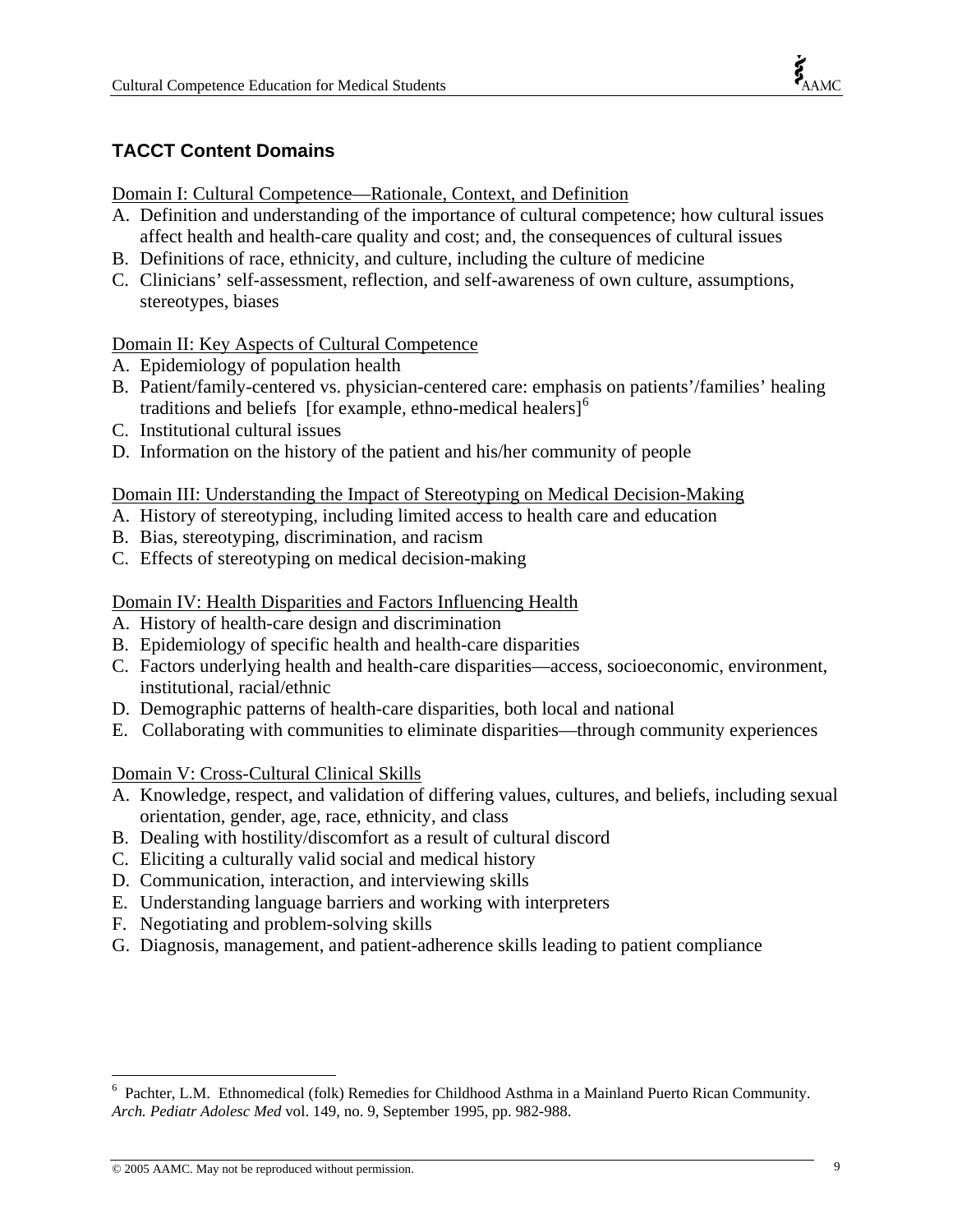# **Developing and Implementing A Cultural Competence Curriculum**

The five TACCT domains provide a framework for considering the components of a cultural competence curriculum. For each of these domains, there are specific knowledge (K), skills (S), and attitudes (A) that need to be taught and evaluated. The following material provides details on the components for each domain. The individual education experience developed to achieve these goals will be determined by a number of factors including, but not limited to, the level of the learner, available educational resources and other curricular experiences.

#### Domain I: Cultural Competence—Rationale, Context, and Definition

#### **At the end of medical school, students will:**

- K1. Define—in contemporary terms—race, ethnicity, and culture, and their implications in health care.
- K2. Identify how these factors—race, ethnicity, and culture—affect health and health-care quality, cost, and consequences.
- K3. Identify patterns of national data on health, health-care disparities, and quality of health care.
- K4. Describe national health data in a worldwide immigration context.
- S1. Discuss race, ethnicity, and culture in the context of the medical interview and health care.
- S2. Use self-assessment tools, asking: What is my culture? What are my assumptions/stereotypes/biases?
- S3. Use Healthy People  $2010<sup>7</sup>$  $2010<sup>7</sup>$  $2010<sup>7</sup>$  and other resources to make concrete the epidemiology of health-care disparities.
- A1. Describe their own cultural background and biases.
- A2. Value the importance of the link between effective communication and quality care.
- A3. Value the importance of diversity in health care and address the challenges and opportunities it poses.

<span id="page-10-0"></span><sup>&</sup>lt;sup>7</sup> U.S. Department of Health and Human Services. *Healthy People 2010*.  $2^{nd}$  ed. With Understanding and Improving Health and Objectives for Improving Health. 2 vols. Washington, DC: U.S. Government Printing Office, November 2000.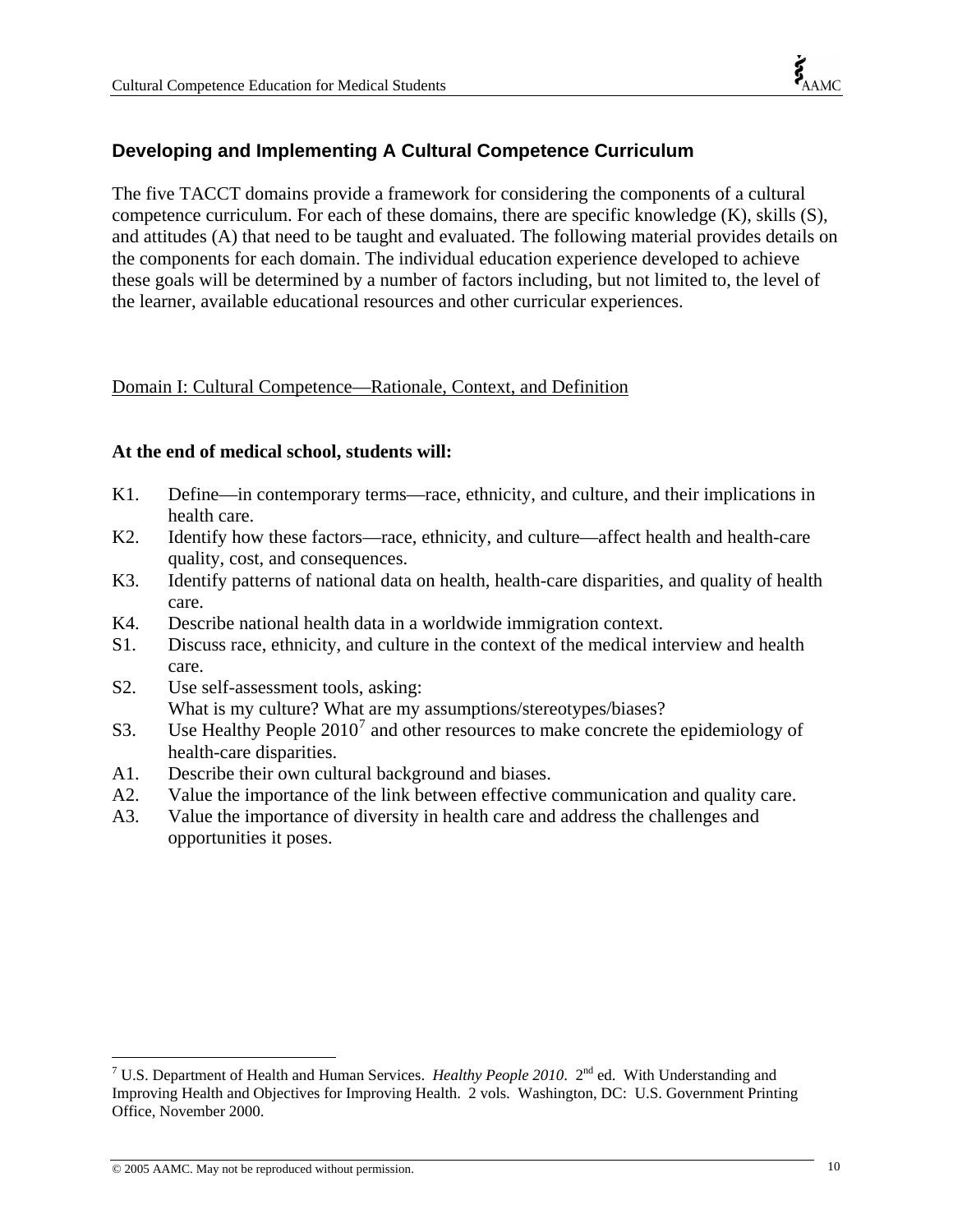

#### Domain II: Key Aspects of Cultural Competence

#### **At the end of medical school, students will:**

- K1. Describe historical models of common health beliefs and health belief models (for example, illness in the context of "hot and cold," Galen and other cultures).
- K2. Recognize patients'/families' healing traditions and beliefs, including ethno-medical beliefs.
- K3. Describe common challenges in cross-cultural communication (for example, trust, style).
- K4. Demonstrate basic knowledge of epidemiology and biostatistics.
- K5. Describe factors that contribute to variability in population health.
- S1. Outline a framework to assess communities according to population health criteria, social mores, cultural beliefs, and needs.
- S2. Ask questions to elicit patient preferences and respond appropriately to patient feedback about key cross-cultural issues. Elicit additional information about ethno-medical conditions and ethno-medical healers.
- S3. Elicit information from patient in context of family-centered care.
- S4. Collaborate with communities to address community needs.
- S5. Recognize and describe institutional cultural issues.
- A1. Exhibit comfort when conversing with patients/colleagues about cultural issues.
- A2. Ask questions and listen to patients discuss their health beliefs in a nonjudgmental manner.
- A3. Value the importance of social determinants and community factors on health and strive to address them.
- A4. Value the importance of curiosity, empathy, and respect in patient care.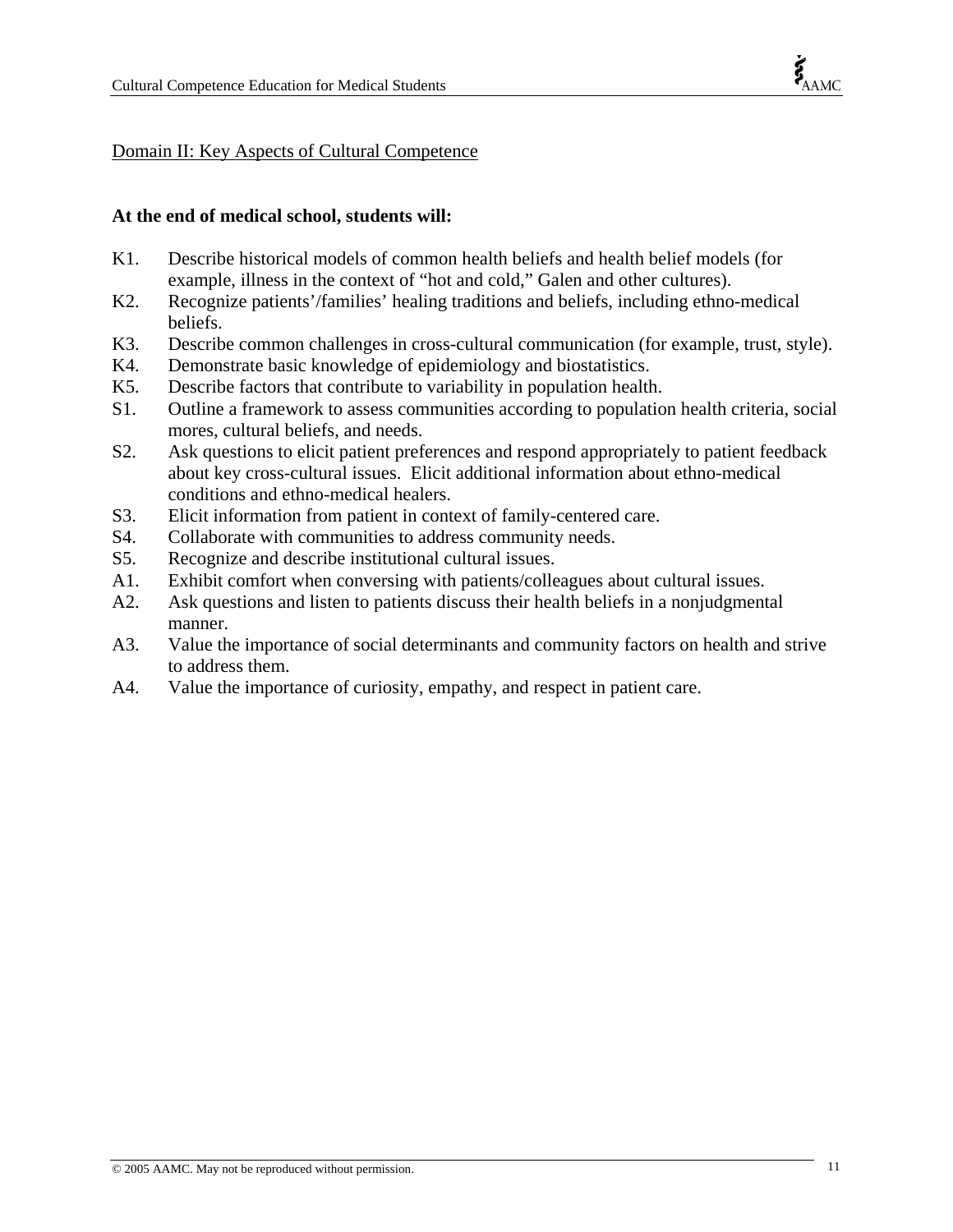

#### Domain III: Understanding the Impact of Stereotyping on Medical Decision-Making

#### **At the end of medical school, students will:**

- K1. Describe social cognitive factors and impact of race/ethnicity, culture, and class on clinical decision-making.
- K2. Identify how physician bias and stereotyping can affect interaction with patients, families, communities, and other members of the health-care team.
- K3. Recognize physicians' own potential for biases and unavoidable stereotyping in a clinical encounter.
- K4. Describe the inherent power imbalance between physician and patient and how it affects the clinical encounter.
- K5. Describe patterns of health-care disparities that can result, at least in part, from physician bias.
- K6. Describe strategies for partnering with community activists to eliminate racism and other bias from health care.
- S1. Demonstrate strategies to assess, manage, and reduce bias and its effects in the clinical encounter.
- S2. Describe strategies for reducing physician's own biases.
- S3. Demonstrate strategies for addressing bias and stereotyping in others.
- S4. Engage in reflection about their own cultural beliefs and practices.
- S5. Use reflective practices in patient care.
- S6. Gather and use local data as examples of Healthy People 2010.
- A1. Identify their own stereotypes and biases that may affect clinical encounters.
- A2. Recognize how physician biases impact the quality of health care.
- A3. Describe/model potential ways to address bias in the clinical setting.
- A4. Recognize importance of bias and stereotyping on clinical decision-making.
- A5. Recognize need to address personal susceptibility to bias and stereotyping.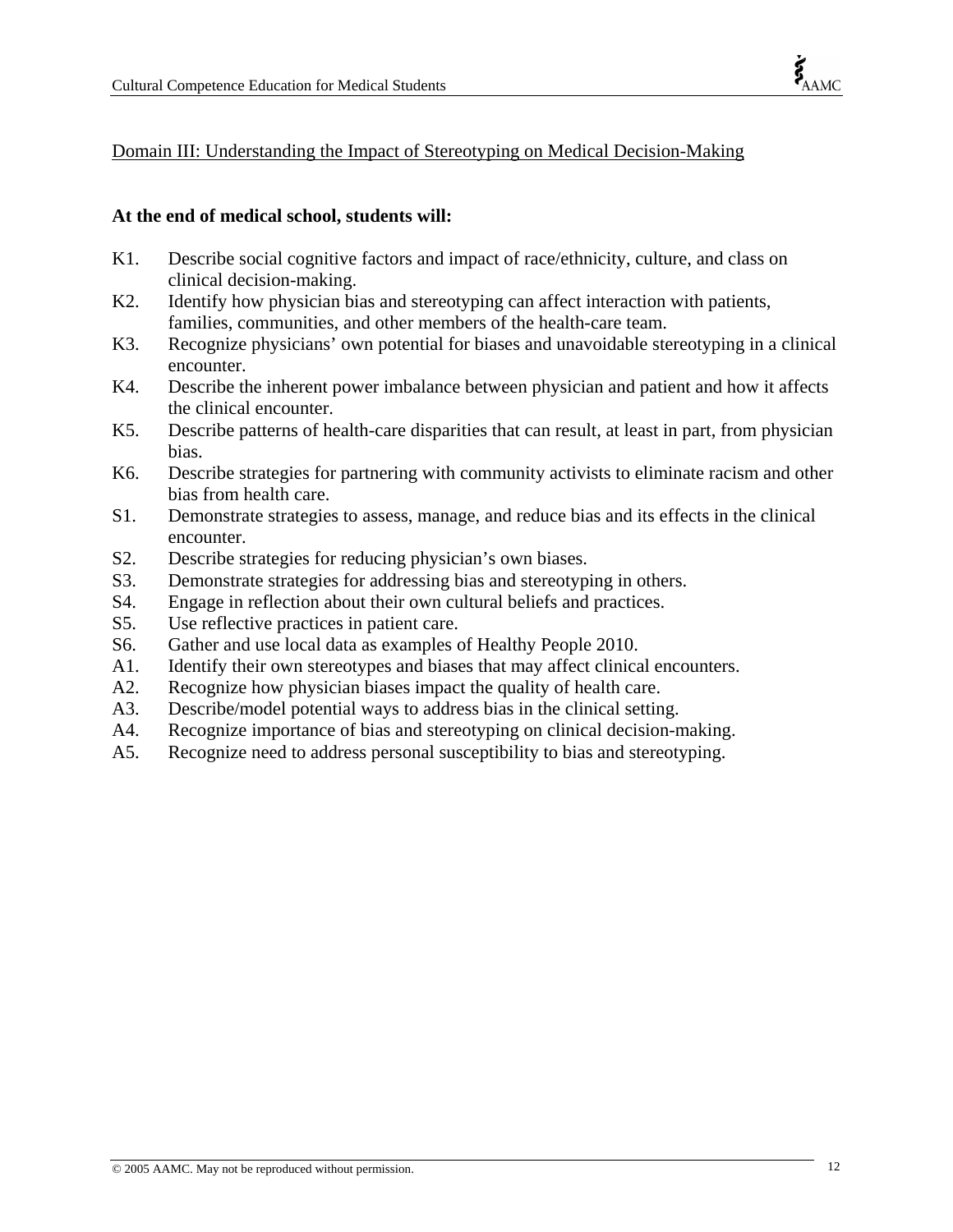#### Domain IV: Health Disparities and Factors Influencing Health

#### **At the end of medical school, students will:**

- K1. Describe factors other than bio-medical—such as access, historical, political, environmental, and institutional—that impact health and underlie health and health-care disparities.
- K2. Discuss social determinants on health including, but not limited to, the impact of education, culture, socioeconomic status, housing, and employment.
- K3. Describe systemic and medical-encounter issues, including communication, clinical decision-making, and patient preferences.
- K4. Identify and discuss key areas of disparities described in Healthy People 2010 and the Institute of Medicine's Report, Unequal Treatment.<sup>[8](#page-13-0)</sup>
- K5. Describe important elements involved in community-based experiences.
- K6. Discuss barriers to eliminating health disparities.
- S1. Critically appraise the literature as it relates to health disparities, including systems issues and quality in health care.
- S2. Describe methods to identify key community leaders.
- S3. Develop a proposal for a community-based health intervention.
- S4. Actively strategize ways to counteract bias in clinical practice.
- A1. Recognize the existence of disparities that are amenable to intervention.
- A2. Realize the historical impact of racism and discrimination on health and health care.
- A3. Value eliminating disparities.

<span id="page-13-0"></span><sup>&</sup>lt;sup>8</sup> Smedley, B, Ed. Unequal Treatment: Confronting Racial and Ethnic Disparities in Health Care. Institute of Medicine: The National Academies Press, 2003.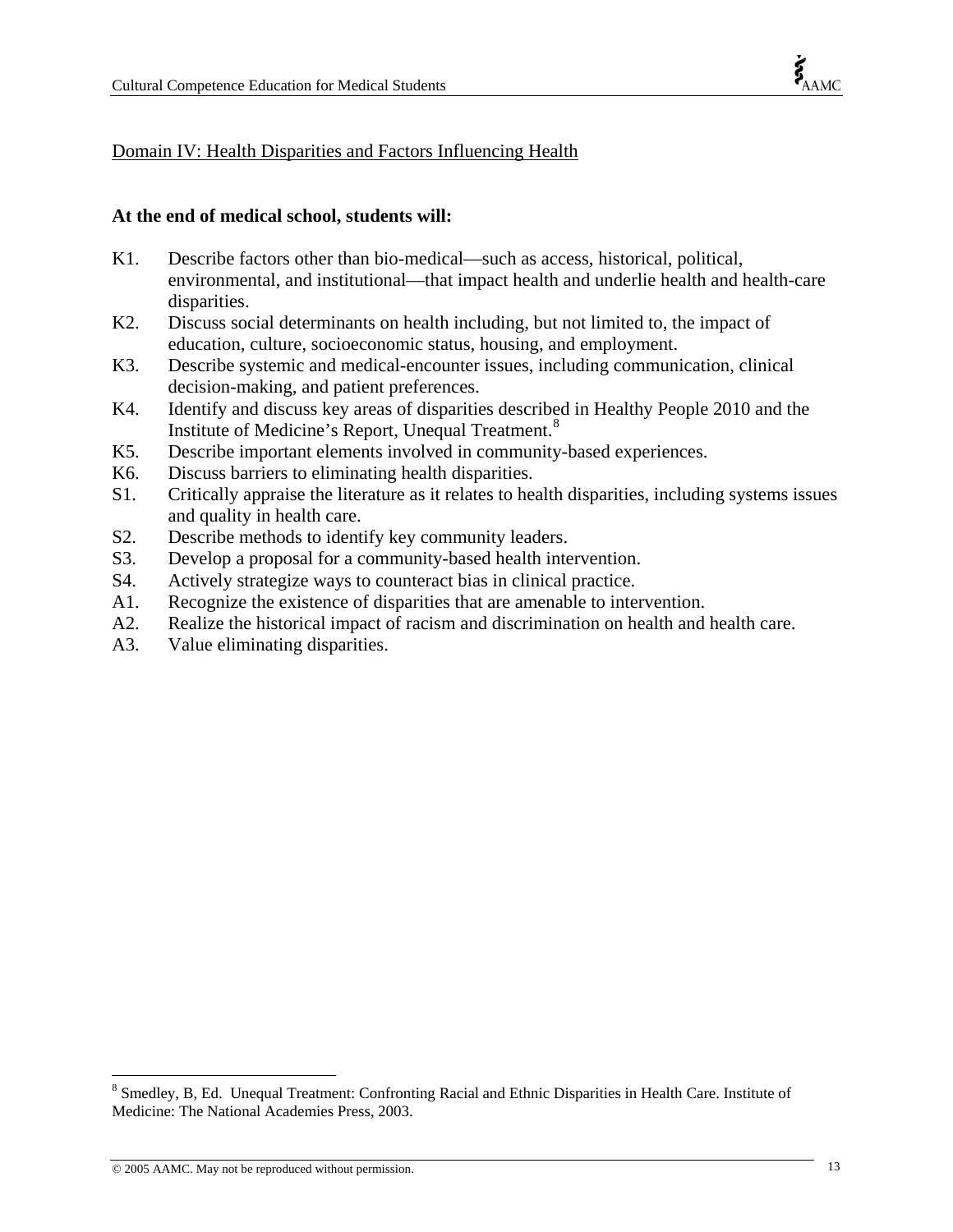

#### Domain V: Cross-Cultural Clinical Skills

#### **At the end of medical school, students will:**

- K1. Identify questions about health practices and beliefs that might be important in a specific local community.
- K2. Describe models of effective cross-cultural communication, assessment, and negotiation. (See following pages for some models.)
- K3. Understand models for physician-patient negotiation.
- K4. Describe the functions of an interpreter.
- K5. List effective ways of working with an interpreter.
- K6. List ways to enhance patient adherence by collaborating with traditional and other community healers.
- S1. Elicit a culture, social, and medical history, including a patient's health beliefs and model of their illness.
- S2. Use negotiating and problem-solving skills in shared decision-making with a patient.
- S3. Identify when an interpreter is needed and collaborate with interpreter effectively.
- S4. Assess and enhance patient adherence based on the patient's explanatory model.
- S5. Recognize and manage the impact of bias, class, and power on the clinical encounter.
- A1. Demonstrate respect for a patient's cultural and health beliefs.
- A2. Acknowledge their own biases and the potential impact they have on the quality of health care.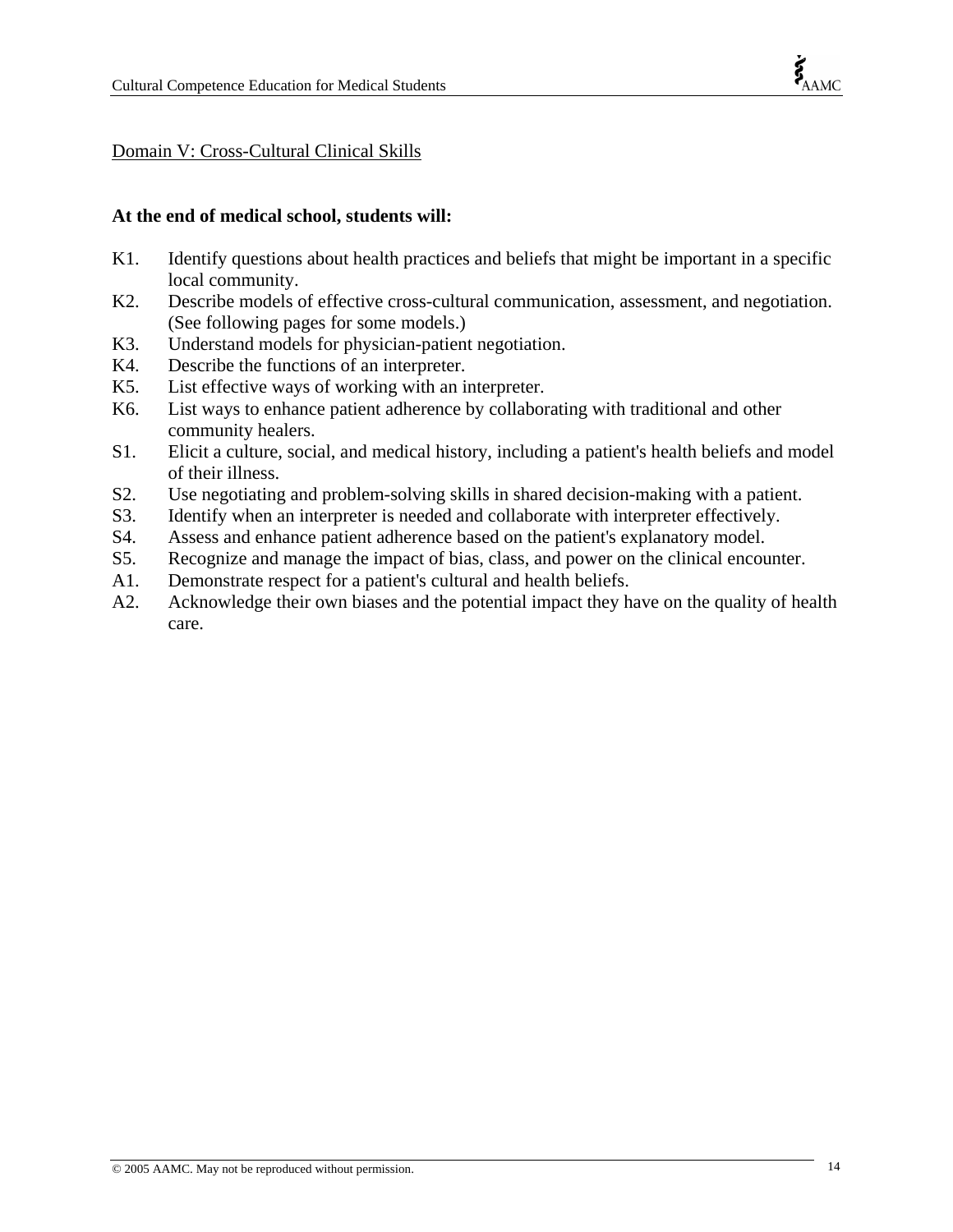# **Models of Effective Cross-Cultural Communication and Negotiation**

| <b>Models</b>                                                                                                                                                                                                                                                                                                                                     | <b>Sources</b>                                                                                                                                                                                     |
|---------------------------------------------------------------------------------------------------------------------------------------------------------------------------------------------------------------------------------------------------------------------------------------------------------------------------------------------------|----------------------------------------------------------------------------------------------------------------------------------------------------------------------------------------------------|
| BATHE<br>Background (What is going on in your life?)<br>Affect (How do you feel about what is going on?)<br>Trouble (What troubles you most?)<br>Handling (How are you handling that?)<br>Empathy (This must be very difficult for you.)                                                                                                          | Stuart, M.R., Leibermann, J.R. (1993). The fifteen-<br>minute hour: applied psychotherapy for the primary care<br>physician. New York: Praeger.                                                    |
| <b>BELIEF</b><br>Beliefs about health (What caused your<br>illness/problem?)<br>Explanation (Why did it happen at this time?)<br>Learn (Help me to understand your belief/opinion.)<br>Impact (How is this illness/problem impacting your<br>life?)<br>Empathy (This must be very difficult for you.)<br>Feelings (How are you feeling about it?) | Dobbie, A.E., Medrano, M., Tysinger, J., Olney, C.<br>(2003). The BELIEF instrument: a preclinical teaching<br>tool to elicit patients' health beliefs. Family Medicine,<br>35: 316-319.           |
| <b>Eliciting Patient Information and Negotiating</b><br>Identify core cross-cultural issues<br>Explore the meaning of the illness<br>Determine the social context<br>Engage in negotiation                                                                                                                                                        | Carrillo, J. E., Green, A. R., & Betancourt, J. R. (1999).<br>Cross-cultural primary care: a patient-based approach.<br>Ann Intern Med, 130(10), 829-834.                                          |
| <b>ESFT</b> model for communication and compliance<br><b>Explanatory</b> model<br>Social risk for noncompliance<br>Fears and concerns about the medication<br>Therapeutic contracting and playback                                                                                                                                                | Betancourt, J.R., Carrillo, J. E., & Green, A. R. (1999).<br>Hypertension in multicultural and minority populations:<br>linking communication to compliance. Curr Hypertens<br>Rep. 1(6), 482-488. |
| <b>ETHNIC</b><br>Explanation (How do you explain your illness?)<br>Treatment (What treatment have you tried?)<br>Healers (Have you sought any advice from folk<br>healers?)<br>Negotiate (mutually acceptable options)<br>Intervention (agreed on)<br>Collaboration (with patient, family, and healers)                                           | Levin, S.J., Like, R. C., Gottlieb, J.E. (2000).<br>ETHNIC: A framework for culturally competent ethical<br>practice. Patient Care 34 (9), 188-189.                                                |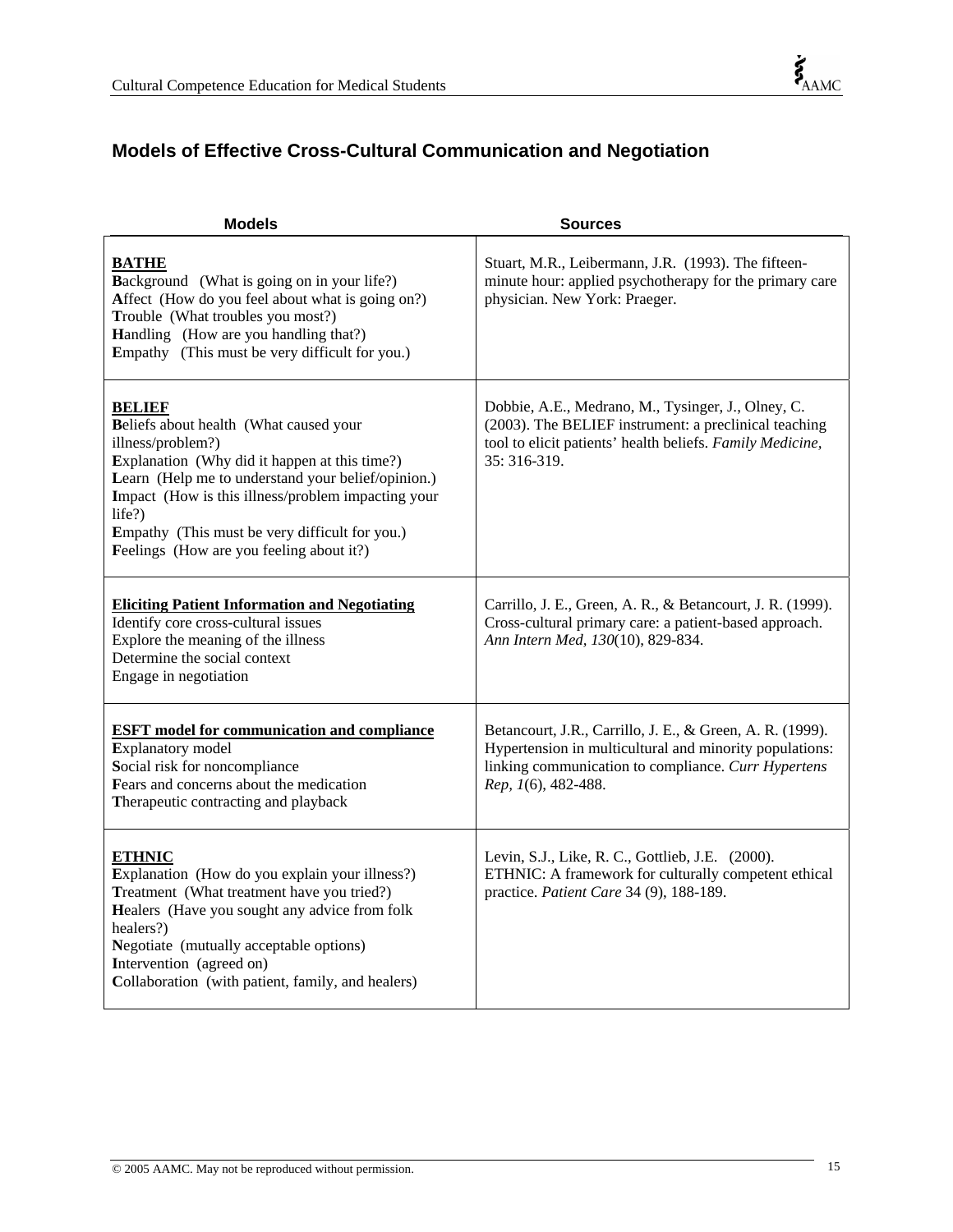# **Models of Effective Cross-Cultural Communication and Negotiation**

| <b>Models</b>                                                                                                                                                                                                                                                                                                                                                                                                                                                                                                 | <b>Sources</b>                                                                                                                                                                               |
|---------------------------------------------------------------------------------------------------------------------------------------------------------------------------------------------------------------------------------------------------------------------------------------------------------------------------------------------------------------------------------------------------------------------------------------------------------------------------------------------------------------|----------------------------------------------------------------------------------------------------------------------------------------------------------------------------------------------|
| <b>Kleinman's questions</b><br>What do you think has caused your problem?<br>Why do you think it started when it did?<br>What do you think your sickness does to you?<br>How severe is your sickness? Will it have a short or<br>long course?<br>What kind of treatment do you think you should receive?<br>What are the most important results you hope to receive<br>from this treatment?<br>What are the chief problems your sickness has caused<br>for you?<br>What do you fear most about your sickness? | Kleinman, A., Eisenberg, L., Good, B. (1978). Culture,<br>Illness, and Care: Clinical lessons from anthropologic<br>and cross-cultural research. Annals of Internal<br>Medicine, 88:251-258. |
| <b>LEARN</b><br>Listen with sympathy and understanding to the patient's<br>perception of the problem<br>Explain your perceptions of the problem<br>Acknowledge and discuss the differences and<br>similarities<br><b>Recommend treatment</b><br>Negotiate treatment                                                                                                                                                                                                                                           | Berlin, E.A., Fowkes, W.C. (1983). A teaching<br>framework for cross-cultural health care. The Western<br>Journal of Medicine, 139, 934-938.                                                 |
| <b>Model for Cultural Competency in Health Care</b><br>Normative cultural values<br>Language issues<br>Folk illnesses<br>Patient/parent beliefs<br>Provider practices                                                                                                                                                                                                                                                                                                                                         | Flores, G (2000). Culture and the patient-physician<br>relationship: Achieving cultural competency in health<br>care. J Pediatr 136, 14-23.                                                  |
| "Review of Systems" domains of the Social Context<br>Social stressors and support network<br>Change of environment<br>Life control<br>Literacy                                                                                                                                                                                                                                                                                                                                                                | Green, A. R., Betancourt, J. R., & Carrillo, J. E. (2002).<br>Integrating social factors into cross-cultural medical<br>education. Acad Med, 77(3), 193-197.                                 |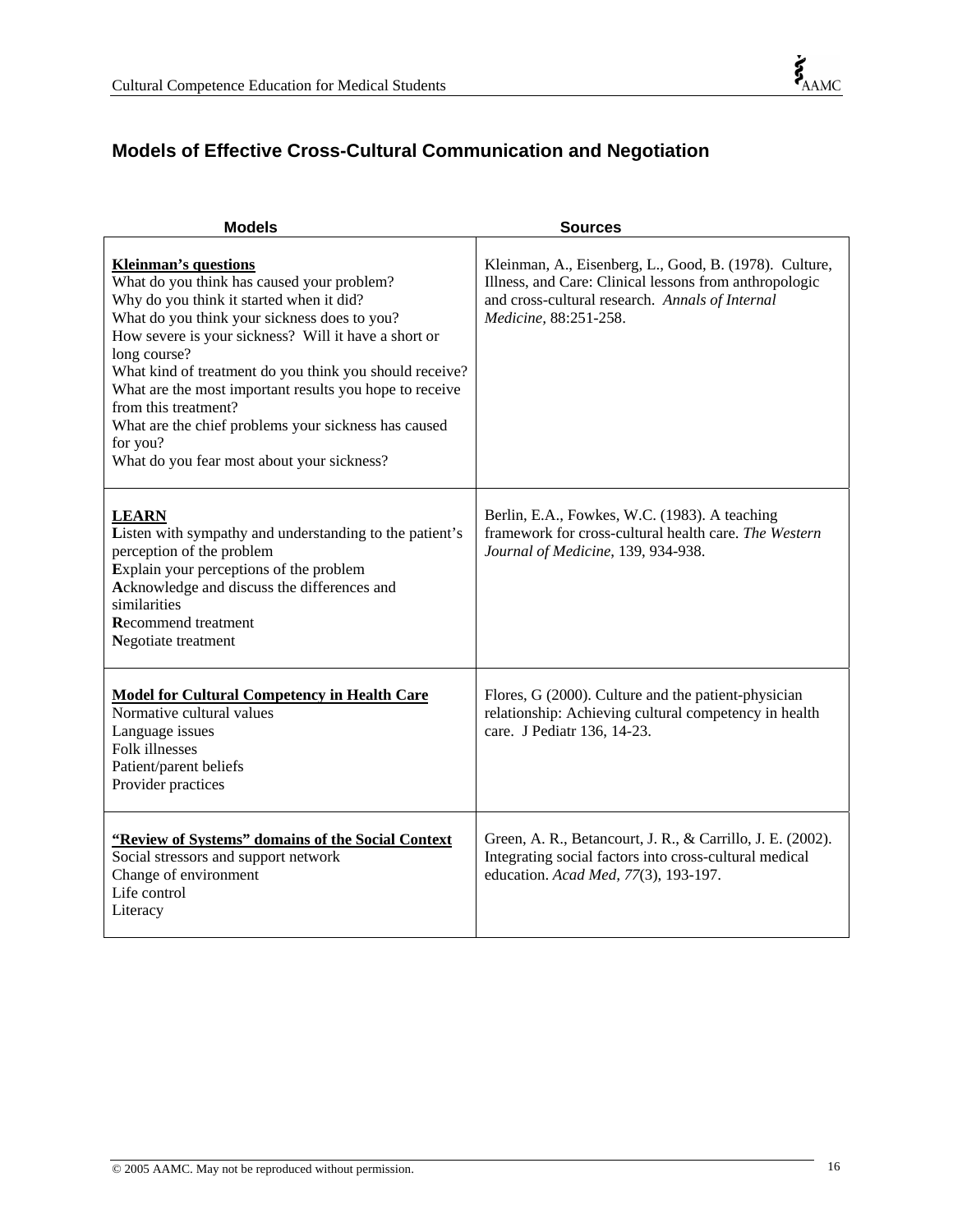

## **Tools For Assessment Of Cultural Competency Training (TAACT) Expert Panel**

Chair Person **Jeannette South-Paul, M.D.**  Professor and Chair University of Pittsburgh Department of Family Medicine

**Sara Axtell, Ph.D.**  Education Consultant Curriculum Affairs University of Minnesota Medical School - Twin Cities

**Joseph R. Betancourt, M.D., M.P.H.**  Massachusetts General Hospital Institute for Health Policy

**Amy V. Blue, Ph.D.**  Assistant Dean for Curriculum and Evaluation

**Ronald D. Garcia, Ph.D.**  Assistant Dean for Minority Affairs Stanford University School of Medicine

**Desiree Annabel Lie, Mb.Bs., M.D.**  Clinical Professor University of California, Irvine, Medical **Center** 

**Stephen Ray Mitchell, M.D.**  Senior Associate Dean for Academic Affairs Georgetown University School of Medicine

**Ana E. Nuñez, M.D.**  Assistant Professor of Medicine Assistant Dean for Generalism Director, Women's Health Education Program Drexel School of Medicine

**Peggy Shephard**  Executive Director WE ACT – West Harlem Environmental Action

**Melanie Tervalon, M.D., M.P.H.**  Assistant Professor UCSF School of Medicine Department of Anthropology, History and Social Medicine

## *AAMC Staff*

**Ella Cleveland, Ph.D.**  Director of Pipeline Programs Division of Diversity Policy and Programs

**Deborah Danoff, M.D.**  Associate Vice President Division of Medical Education

Consultant **Vanessa N. Gamble, M.D., Ph.D.**